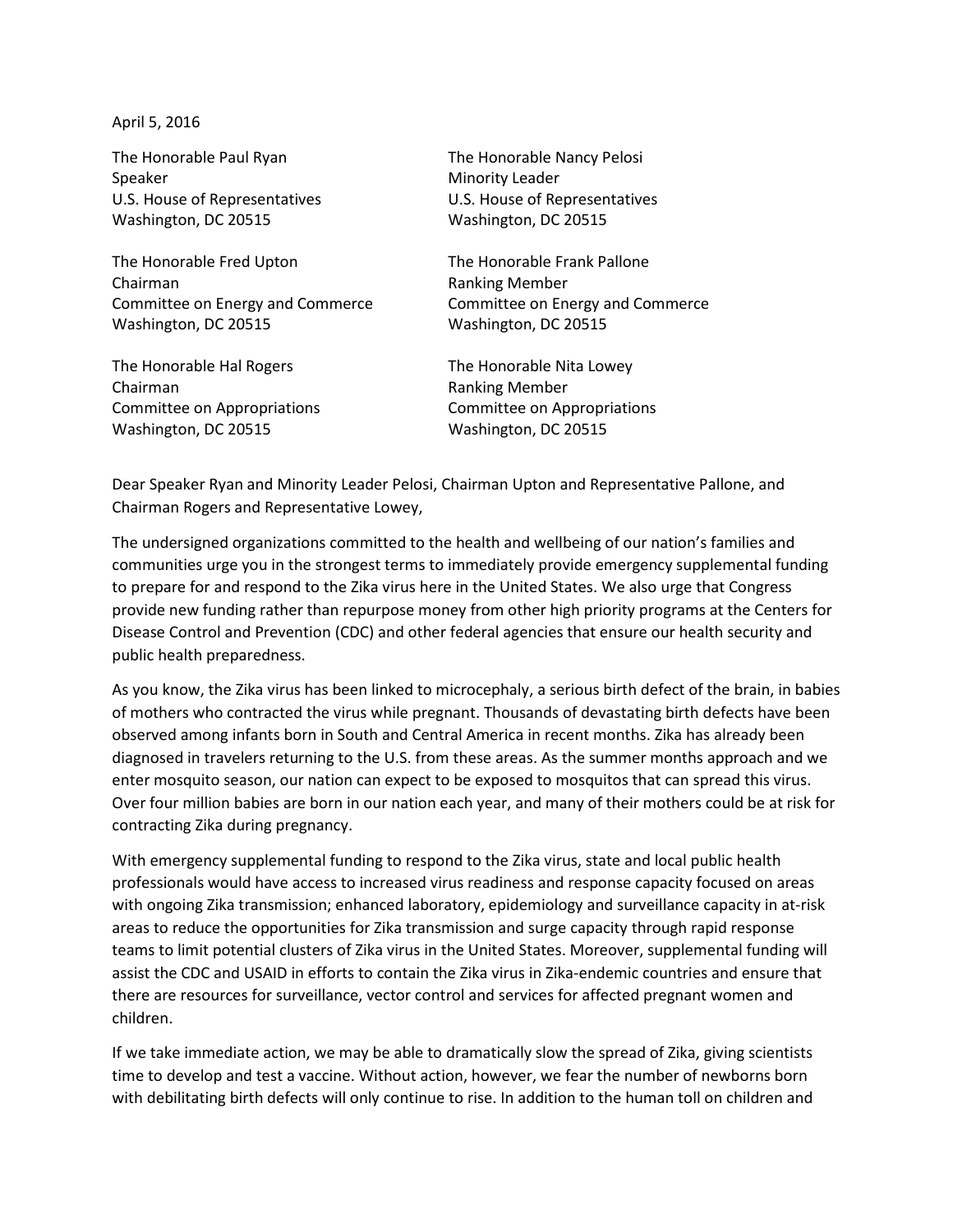families, the CDC estimates that the average lifetime cost of caring for each child born with microcephaly will likely be millions of dollars per child. For hard-hit communities, an epidemic of severe birth defects could quickly overwhelm health care and social services systems, and put extreme pressure on educational and other institutions.

The President has requested emergency funding to educate Americans about protecting themselves, reduce the mosquito population, and accelerate Zika vaccine research. Each of these steps is vital to reducing the likelihood that pregnant women will be exposed to the Zika virus.

Our nation has a brief window of opportunity to slow the spread of the Zika virus and avert a wave of preventable birth defects. We urge you to act immediately to provide the emergency resources necessary to protect pregnant women, infants and children from this devastating infection.

Sincerely,

Academic Pediatric Association American Academy of Family Physicians American Academy of Pediatrics American Association for Clinical Chemistry American Association for Pediatric Ophthalmology and Strabismus American College of Nurse-Midwives American College of Preventive Medicine American Congress of Obstetricians and Gynecologists American Medical Association American Nurses Association American Pediatric Society American Public Health Association American Sexual Health Association American Society for Clinical Pathology American Society for Reproductive Medicine Association for Professionals in Infection Control and Epidemiology Association of Maternal & Child Health Programs Association of Medical School Pediatric Department Chairs Association of Public Health Laboratories Association of Reproductive Health Professionals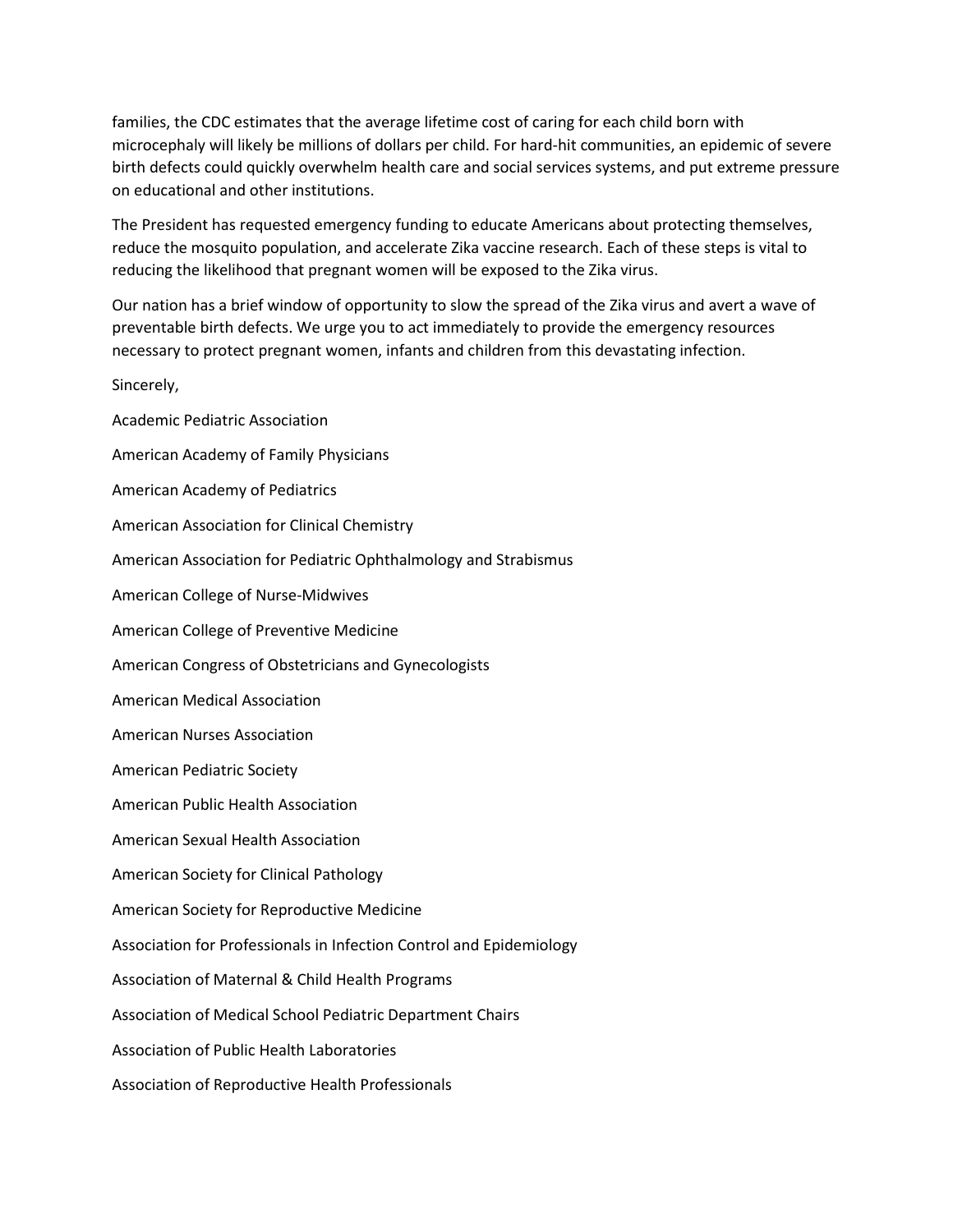Association of Schools and Programs of Public Health Association of State and Territorial Health Officials Association of Women's Health, Obstetric and Neonatal Nurses Children's Environmental Health Network Children's Hospital Association Commissioned Officers Association of the U.S. Public Health Service, Inc. Cooley's Anemia Foundation Council of State and Territorial Epidemiologists Easter Seals Every Child By Two First Candle GBS|CIDP Foundation International Healthcare Ready HIV Medicine Association Infectious Diseases Society of America Intrexon Johnson & Johnson March of Dimes National Association of County and City Health Officials National Birth Defects Prevention Network National Association of Pediatric Nurse Practitioners National Council of La Raza National Environmental Health Association National Foundation for Infectious Diseases National Hispanic Medical Association National Medical Association National Network of Public Health Institutes National Organization for Rare Disorders National Partnership for Women & Families